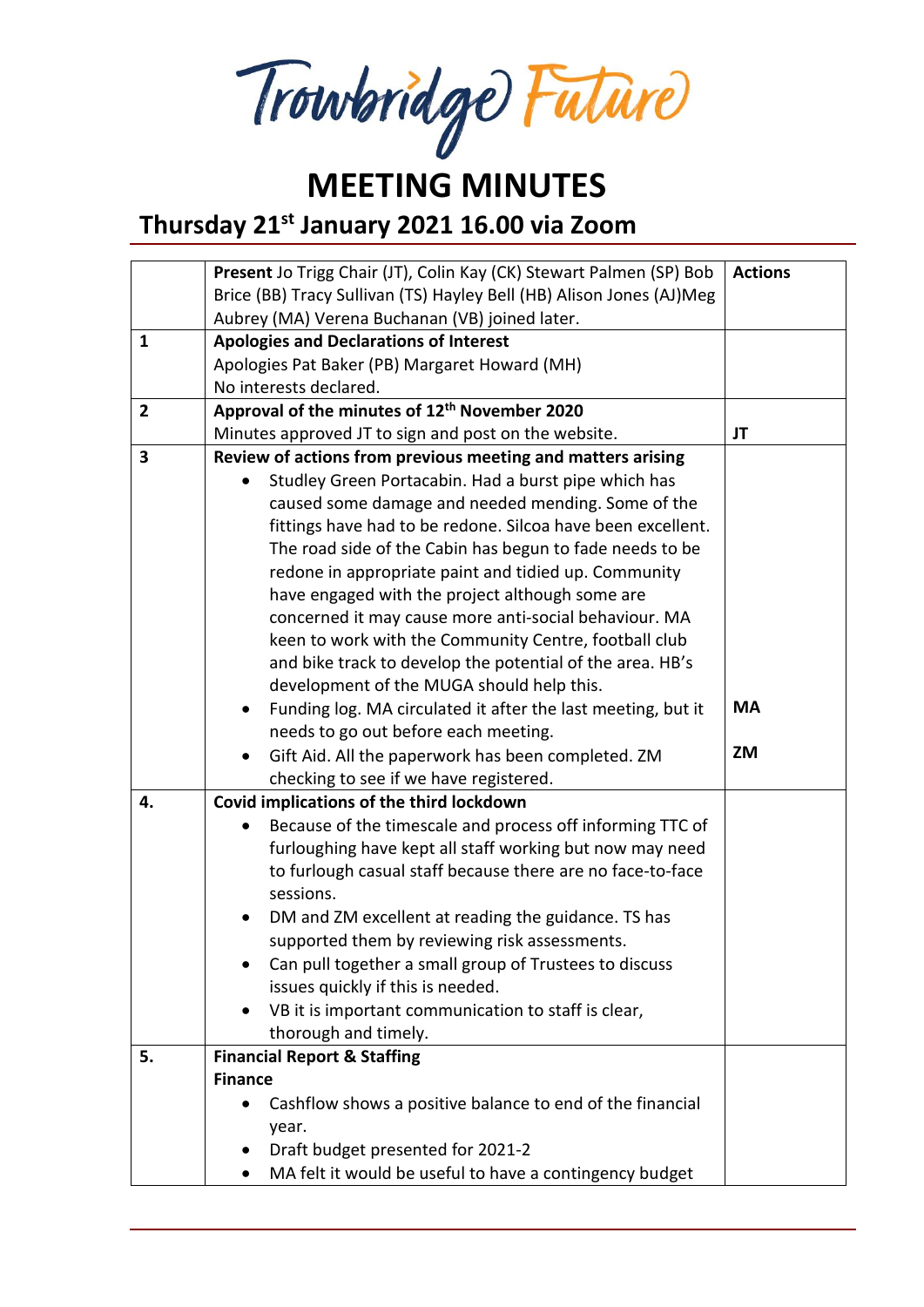Trowbridge Future

## **MEETING MINUTES**

#### **Thursday 21st January 2021 16.00 via Zoom**

|    | for unpredicted expenditure. MA to consider what this<br>should be.                                                                                                                                                 |           |
|----|---------------------------------------------------------------------------------------------------------------------------------------------------------------------------------------------------------------------|-----------|
|    | <b>Fundraising</b>                                                                                                                                                                                                  |           |
|    | Successful application to the Charities Aid Foundation<br>£12,000                                                                                                                                                   |           |
|    | £100 in kind from Asda to create Wellness packs for<br>$\bullet$<br>distribution.                                                                                                                                   |           |
|    | Town Council annual grant of £10,000 has been agreed<br>$\bullet$                                                                                                                                                   |           |
|    | SP to follow up £1,000 for Seymour Hub.<br>$\bullet$                                                                                                                                                                | <b>SP</b> |
|    | <b>Staffing</b> (MA left the meeting for this item)                                                                                                                                                                 |           |
|    | In view of the grant from the National Lottery that provides longer<br>term stability it was agreed                                                                                                                 |           |
|    | To put all staff except casual ones on permanent<br>contracts.                                                                                                                                                      |           |
|    | To adopt National Living Wage for all staff as the<br>minimum. Trustees felt it was important for TF to behave                                                                                                      |           |
|    | ethically in this area.<br>DM and ZM to receive an appropriate increase taking into<br>$\bullet$<br>account inflation etc.                                                                                          |           |
|    | MA to become Chief Executive on an appropriate salary<br>$\bullet$<br>based on benchmarking against similar roles with a 3<br>month notice period. Confirmation that moved to 24 hrs<br>from 16 hrs on 1st Jan 2021 |           |
|    | DM's and ZM's JD's to be reviewed against their current<br>$\bullet$<br>roles. DM and ZM to have 2 month notice period.                                                                                             |           |
|    | The National Lottery had also provided some money<br>$\bullet$                                                                                                                                                      |           |
|    | specifically to support financial management.                                                                                                                                                                       |           |
|    | There was some financial risk involved in making these changes,                                                                                                                                                     |           |
|    | but this has been carefully considered and will be built into the                                                                                                                                                   |           |
|    | fundraising strategy.                                                                                                                                                                                               |           |
| 6. | Youth Report (Detailed report attached circulated)<br>DM had circulated a very detailed and through report<br>$\bullet$                                                                                             |           |
|    | which was extremely helpful and much appreciated.                                                                                                                                                                   |           |
|    | JT wondered whether as the National Lottery has asked to<br>$\bullet$                                                                                                                                               |           |
|    | see these reports perhaps it might be best to consider                                                                                                                                                              |           |
|    | omitting the safeguarding and staffing sessions in future                                                                                                                                                           |           |
|    | and include more easily visible metrics. MA to discuss this<br>with DM.                                                                                                                                             | MA        |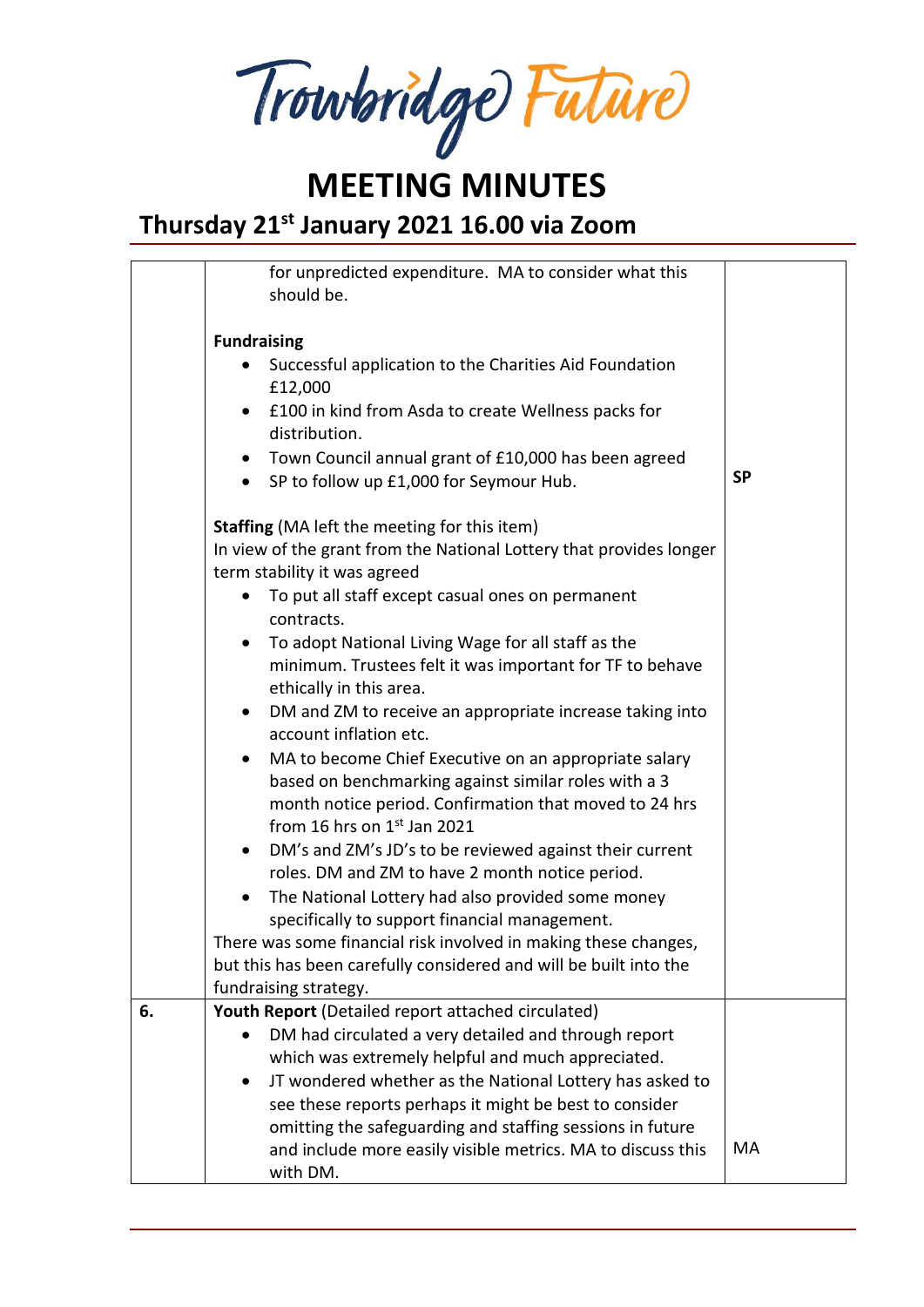Trowbridge Future

#### **MEETING MINUTES Thursday 21st January 2021 16.00 via Zoom**

| 7. | <b>Report on Community Hub (Report circulated)</b>                     |           |
|----|------------------------------------------------------------------------|-----------|
|    | ZM has again produced a very thorough report.                          |           |
|    | As with the Youth Report above since the National Lottery<br>$\bullet$ |           |
|    | has asked to receive copies of this consideration needs to             |           |
|    | be given to modifying it. MA to discuss with ZM.                       | МA        |
| 8. | <b>Policy Review MA</b>                                                |           |
|    | The following policies were approved                                   | <b>SP</b> |
|    | <b>Adoption Leave</b>                                                  |           |
|    | Compassionate Leave                                                    |           |
|    | <b>Emergency Leave</b>                                                 | JT/MA     |
|    | <b>Maternity Leave</b>                                                 |           |
|    | Paternity Leave                                                        |           |
|    | <b>Shared Parental Leave</b>                                           |           |
|    | MH had raised a point about Page 1 paragraph 3 whether it              |           |
|    | would be better to use 'appropriate officer' rather than Chief         |           |
|    | Executive as that job title might continue to change. This was         |           |
|    | felt to be a good point.                                               |           |
|    | Sickness and Absence Policy<br>$\bullet$                               |           |
|    | JT pointed out that there was a change in the entitlement to           |           |
|    | bring TF in line with charities of its size rather than TTC. The       |           |
|    | policy sets out the minimum and Trustees would use their               |           |
|    | discretion                                                             |           |
| 9. | Governance                                                             |           |
|    | The Annexe                                                             |           |
|    | It was agreed there should be no members at this<br>$\circ$            |           |
|    | stage                                                                  |           |
|    | Subcommittees. MH suggested apart from finance,<br>O                   |           |
|    | time limited working groups rather than                                |           |
|    | subcommittees. It was decided not to create any                        |           |
|    | specific subcommittees or working groups at this                       |           |
|    | time but to revisit this.                                              |           |
|    | Specific trustee roles<br>$\circ$                                      |           |
|    | TS agreed to act as Treasurer until someone                            |           |
|    | accounting expertise could be recruited.                               |           |
|    | VB took on Health and Safety.                                          |           |
|    | CK agreed to take on safeguarding but this was                         |           |
|    | later changed to TS.                                                   |           |
|    | CK to amend and circulate with the minutes.                            | <b>CK</b> |
|    | Trustee Handbook, Code of Conduct, Promise and                         |           |
|    | Declaration of Interests were all approved.                            |           |
|    | The Trustee Recruitment Pack was agreed, and it was                    |           |
|    |                                                                        |           |